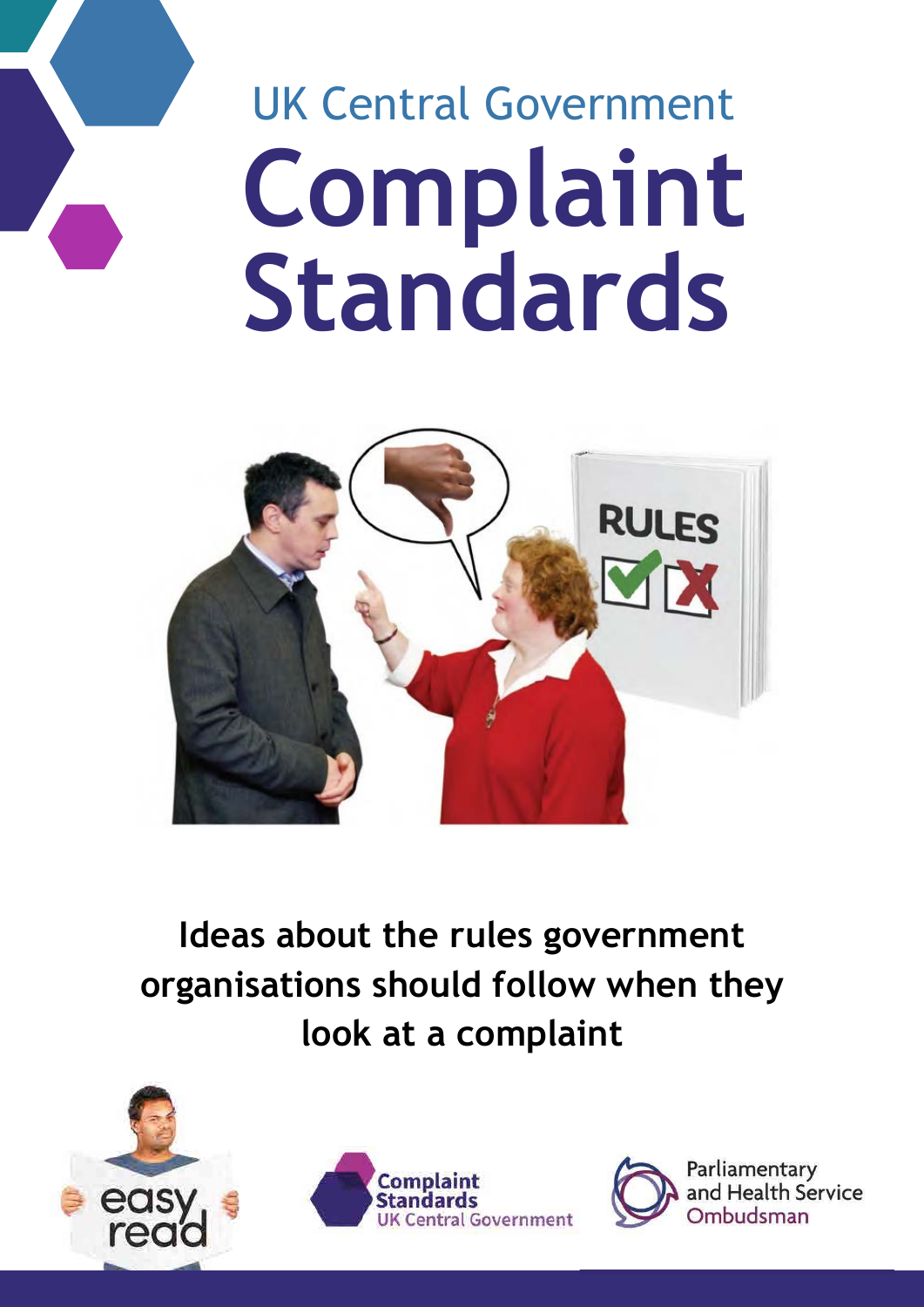

# **About Complaint Standards**

All **government organisations** must have a **policy** that says what they will do when someone makes a **complaint**.



**Government organisations** look after service like transport, housing, health, education and jobs.



**A policy** is a list of rules. It tells staff what they must do.



**A complaint** is when you tell an organisation or service you are unhappy about something that has happened.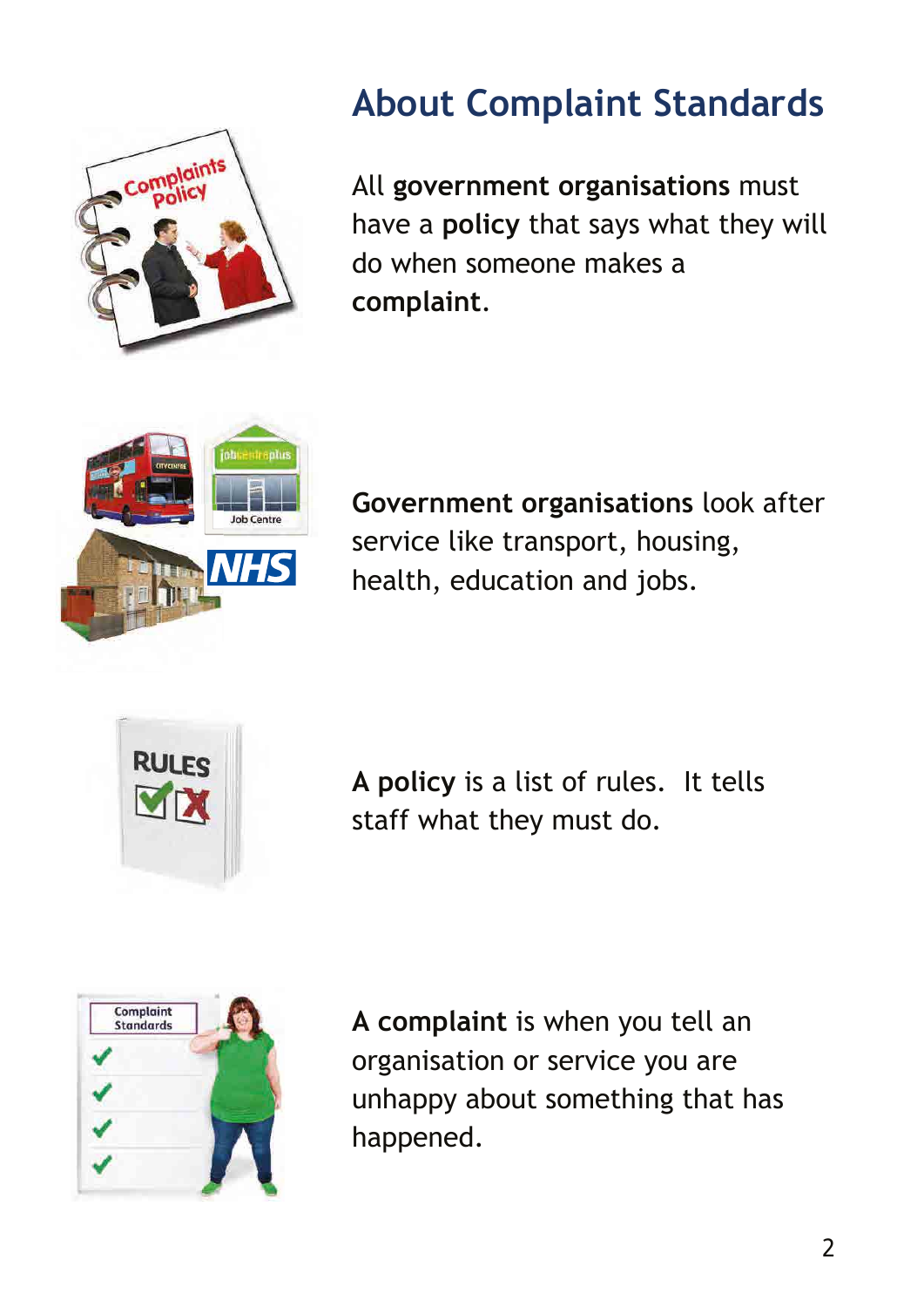

The **Complaint Standards** are the important things an organisations should put in their policy.



All organisation must use the Complaint Standards to help write their policy.



This means all government organisations will handle complaints in a similar way.



This booklet tells you what we think should be included in the Standards.



We would like you to read our ideas and tell us what you think. We have a questionnaire that goes with these Standards.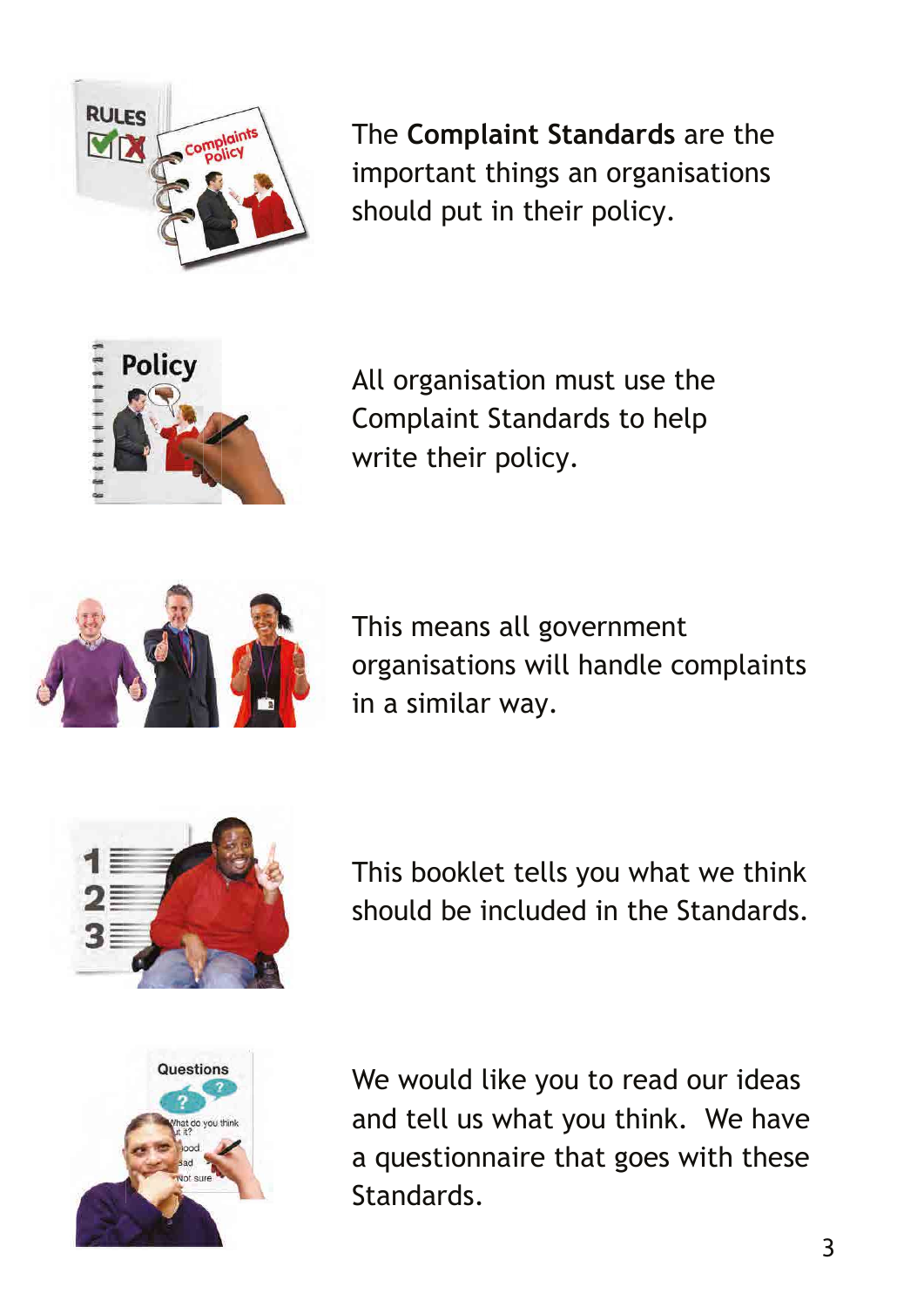### **What the Complaint Standards do**

The Standards say how organisations will:

**•** learn from complaints

make it quicker and easier for people to complain

treat people fairly

find out the facts

use complaints to make services better







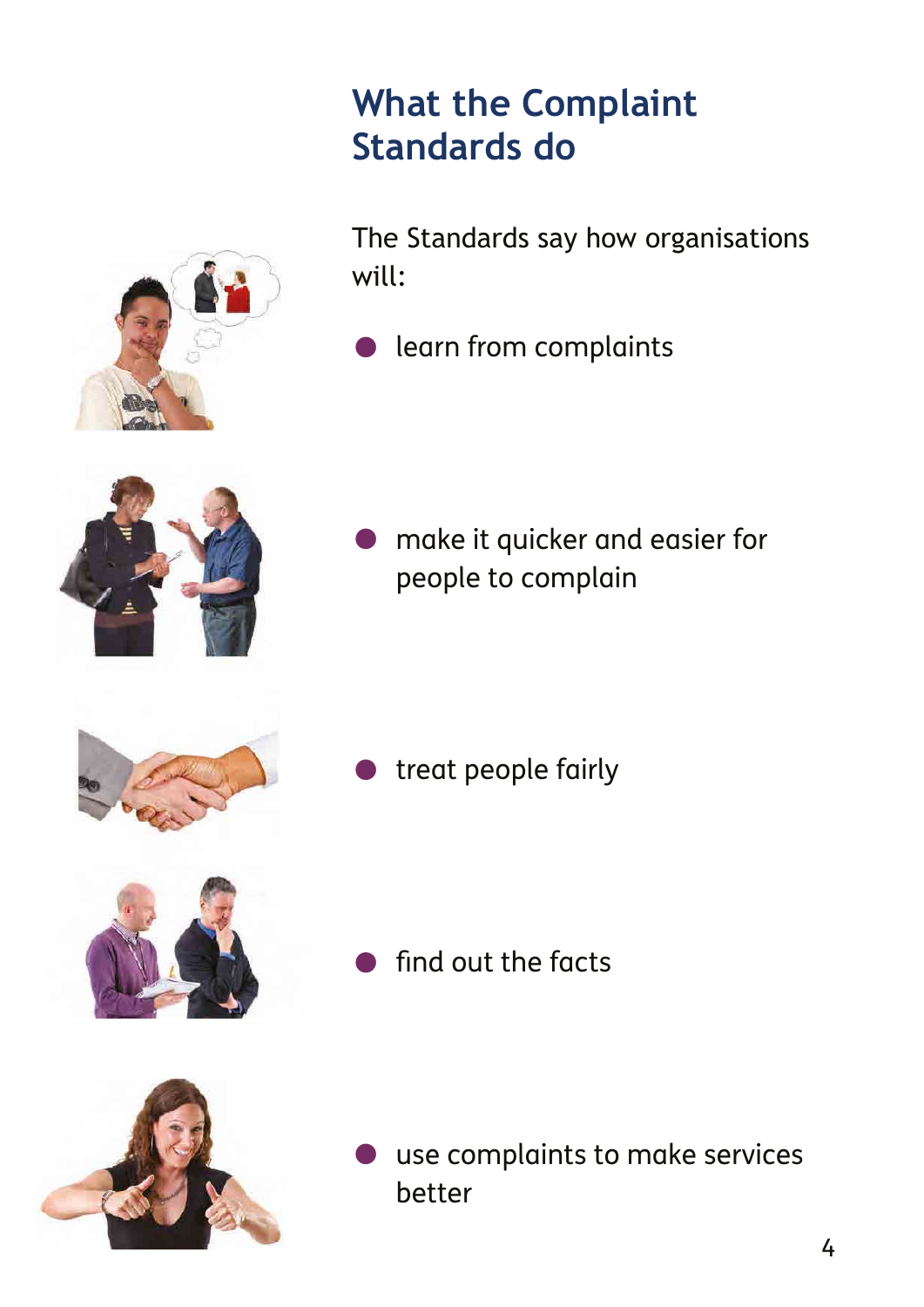

The Standards say how staff must:

communicate with the person who has complained

find out what happened

tell you what is happening to your complaint, and what to expect



• make sure the organisation learns from the complaint



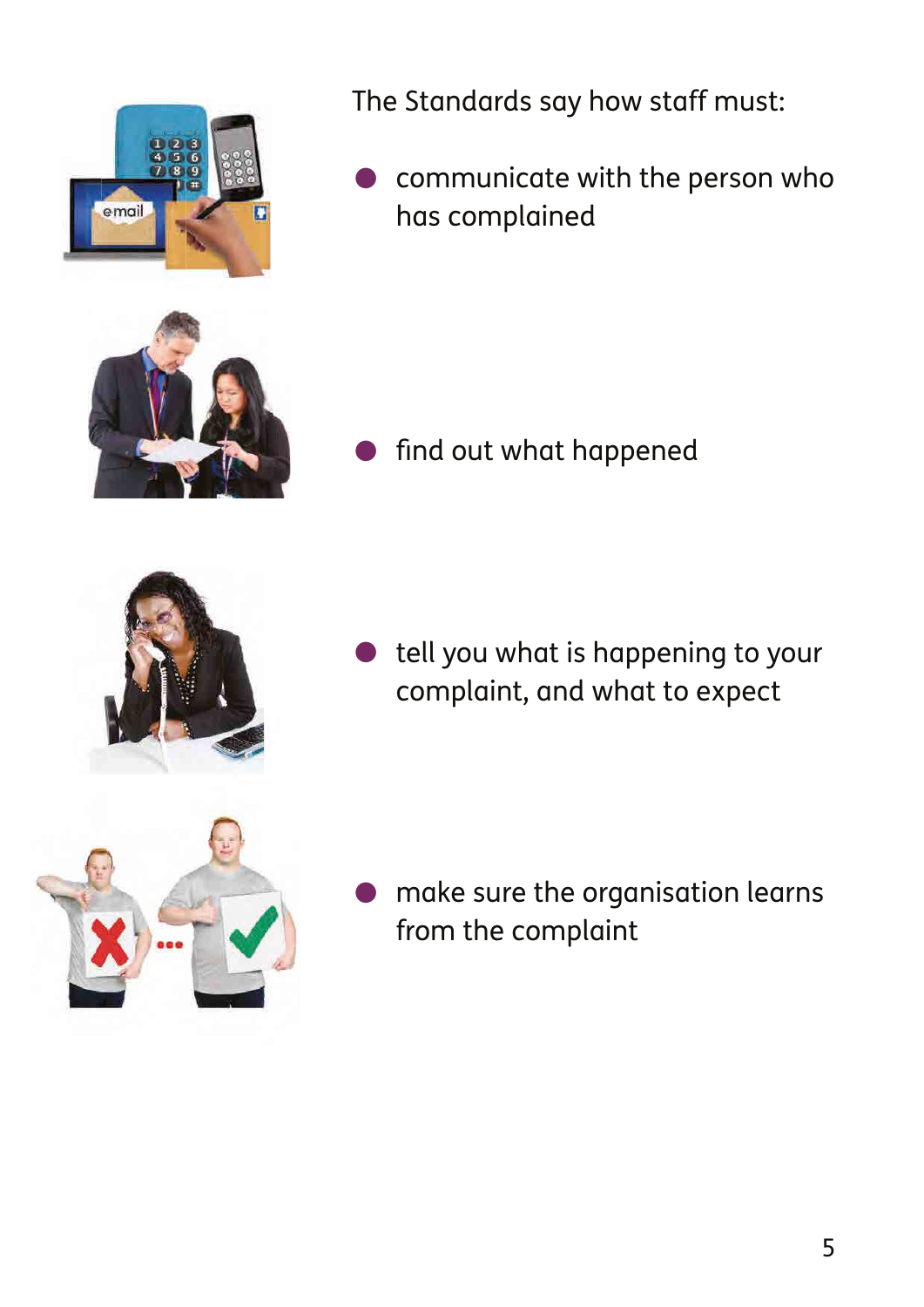

### **Who the Standards are for**

The Standards help everyone who is involved in a complaint:

the person who makes the complaint, and anyone who is supporting them



the person or organisation being complained about

the people who deal with the complaint.

### **What the standard will tell organisations to do**

- The standard is split into 4 main areas. For each area we have looked at what should happen.
- **Complaint Standards**
- 1 ALLLEL
- 
- 
- $4.444444$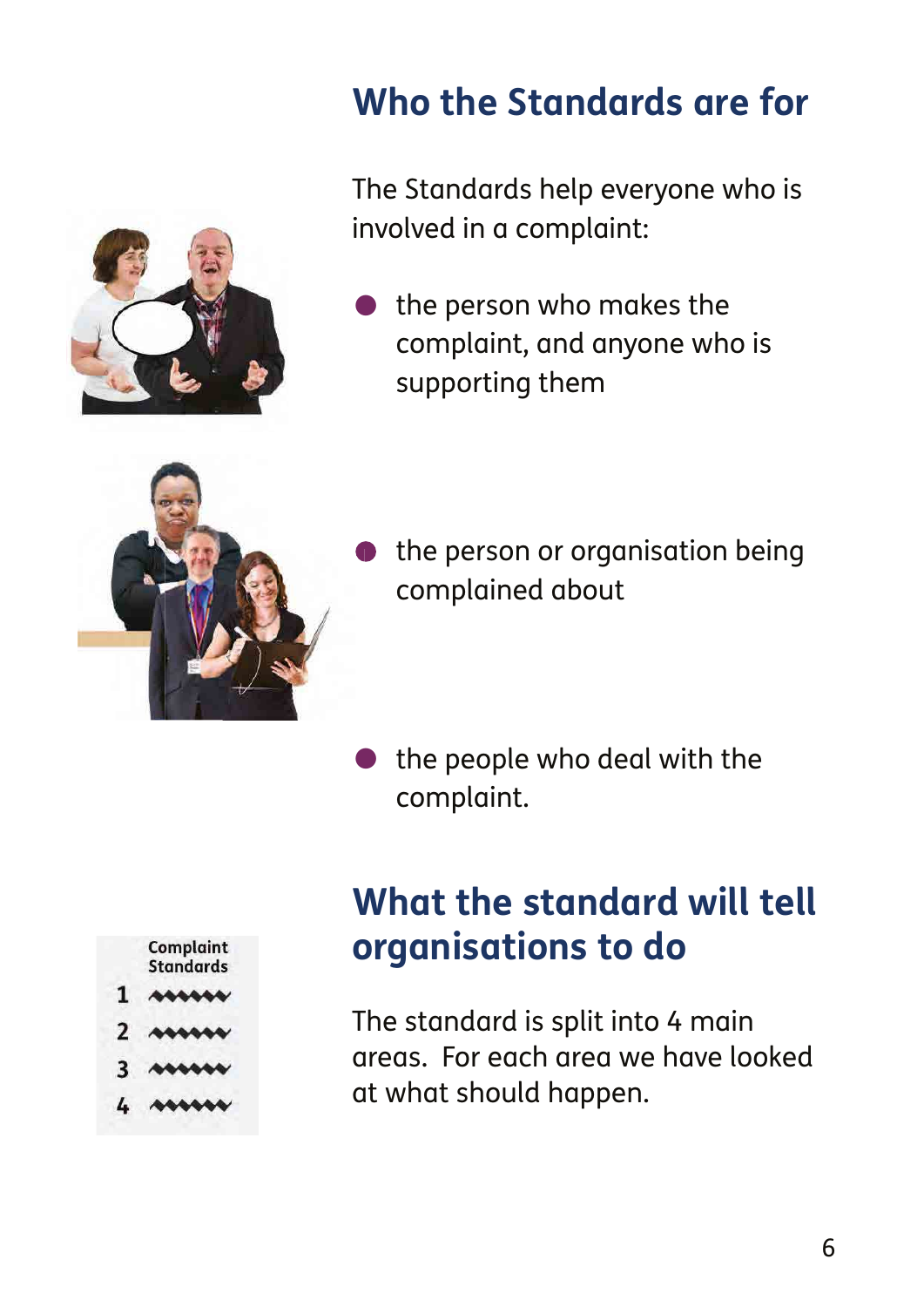

#### Learning from complaints 1.

Complaints help organisations to learn more about the experiences of people who use their services.

What we want to happen:



•organisations will understand that complaints are helpful. Complaints can help organisations to work in a better way



senior leaders will make sure that things they learn from complaints make a difference.

For example, by writing a plan for how to make their services better.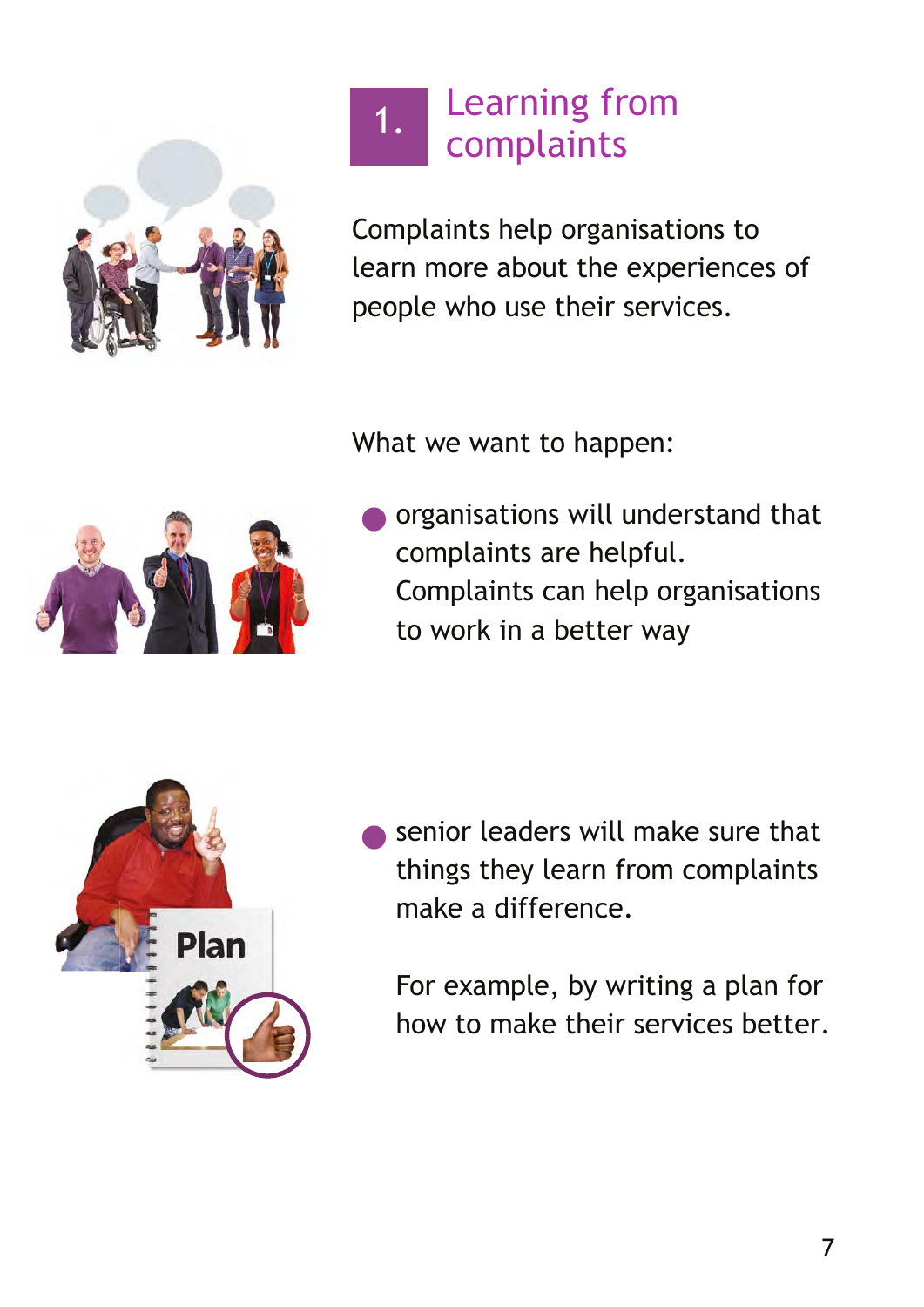

people who investigate complaints will get good training and support.



- Investigate means:
- $\blacksquare$  looking closely at what has happened and talking to people involved



 $\blacksquare$  looking at the facts



asking people who have been involved in complaints what it was like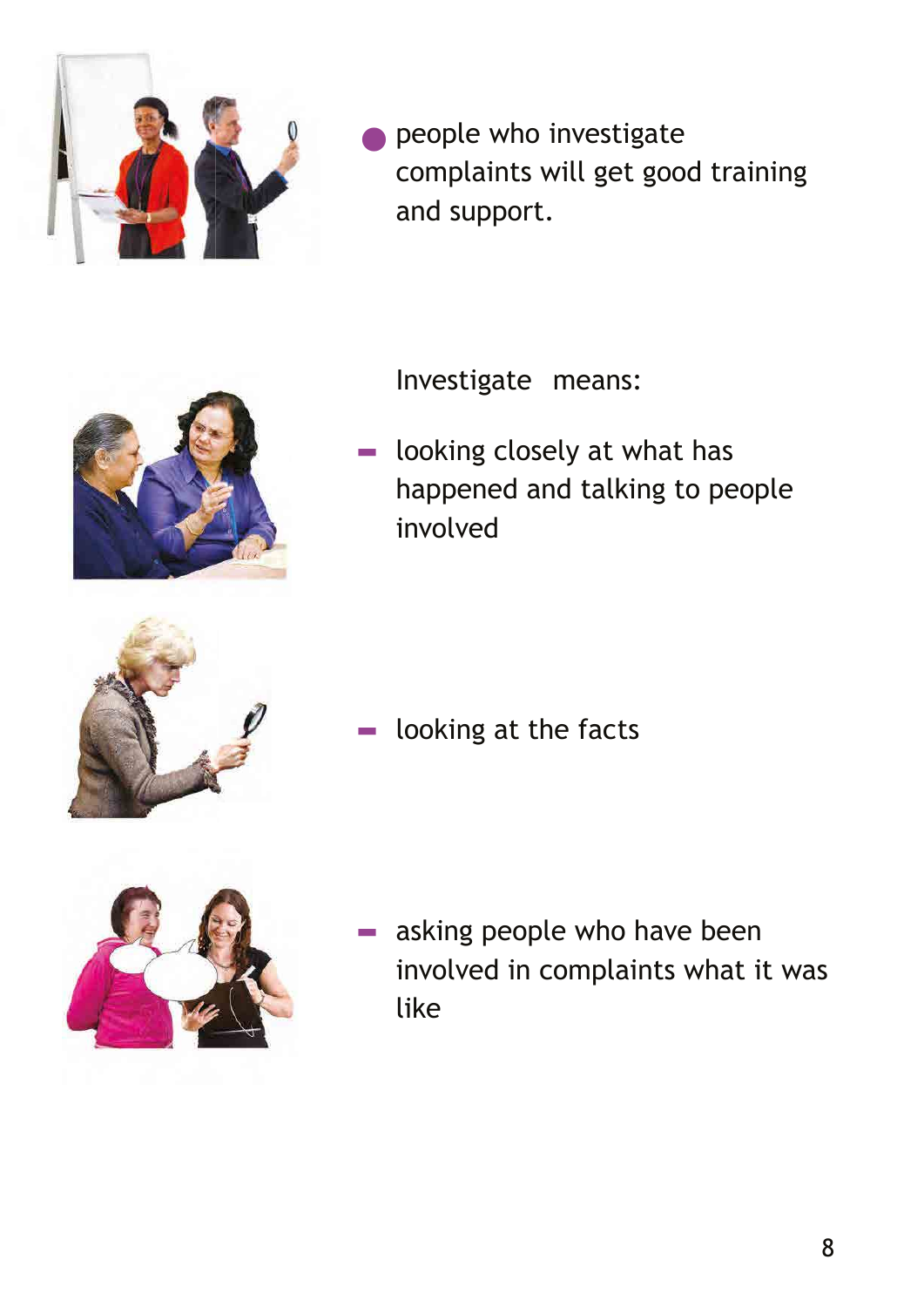

Organisations will make it quick and easy to complain. They will tell people:

how to complain

who can complain

•what will happen next

how long it will take to sort out the complaint

how to get advice and support

9







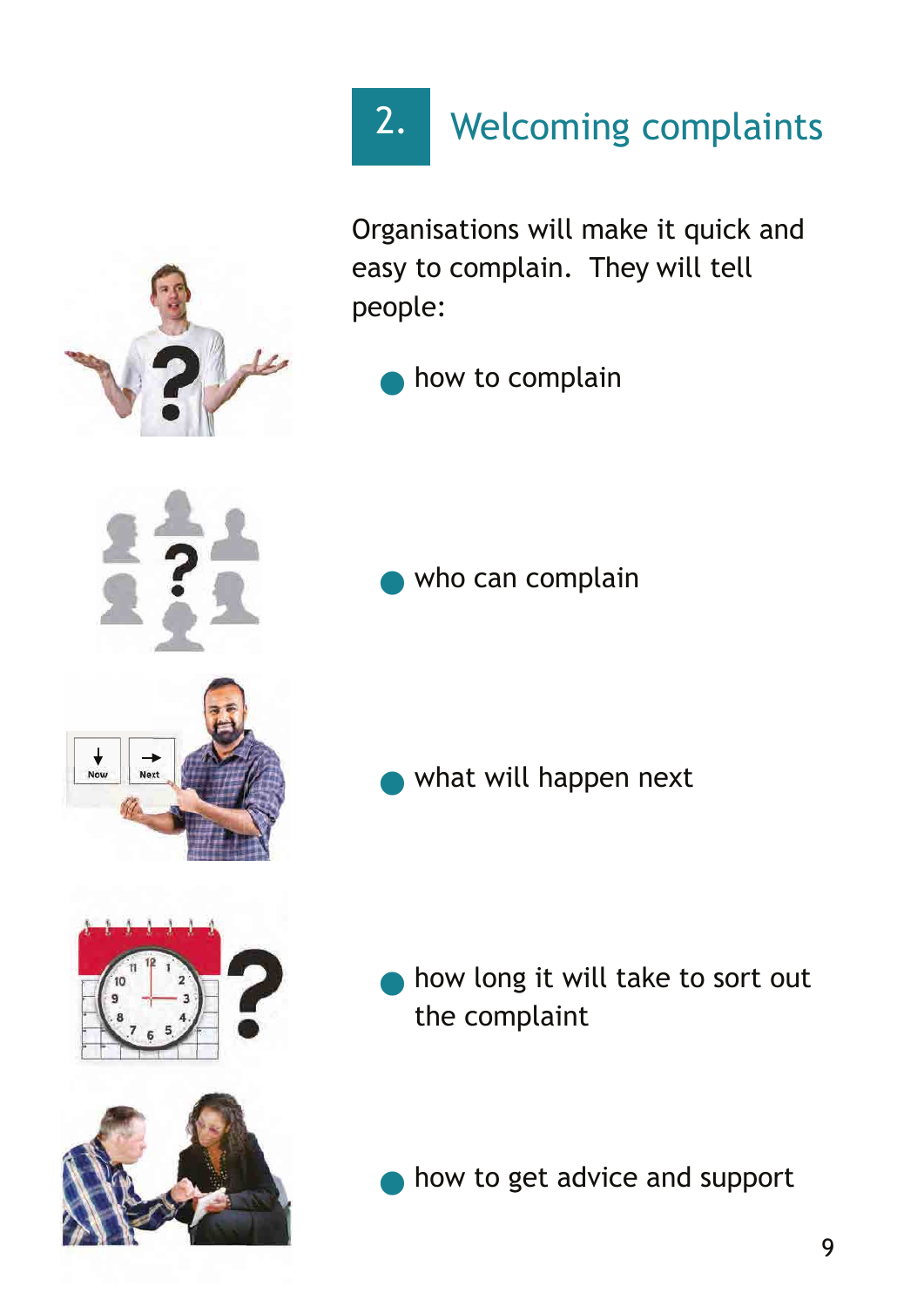

People who complain will know that they will not be treated unfairly because of the complaint.



Making a complaint will be made as easy as possible. For example, by:

- making Easy Read and audio versions of information

or



accepting complaints by phone instead of using a form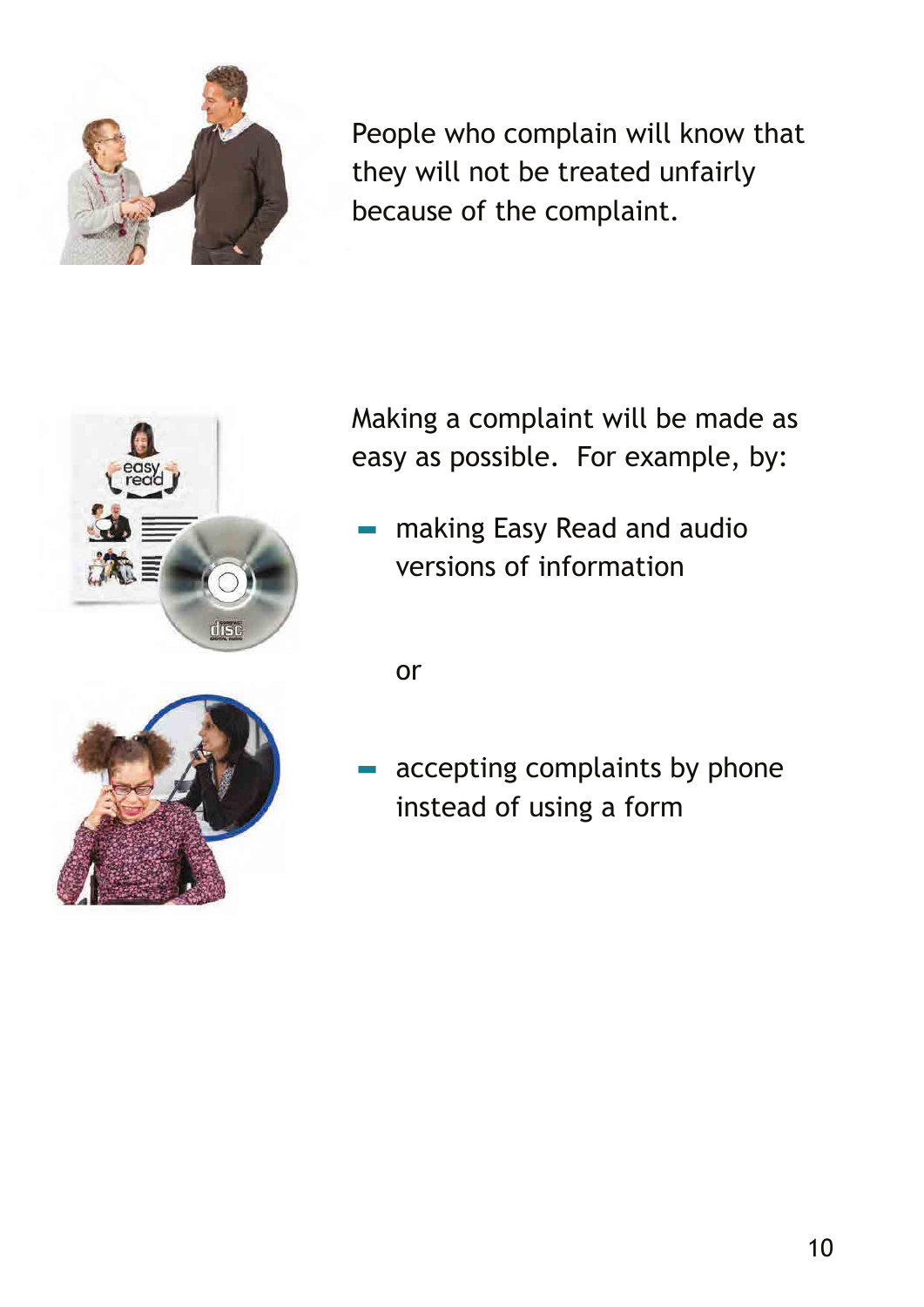

#### Being thorough and fair 3.

Complaints often involve lots of different opinions and feelings. It is important to find out all the facts.



People who investigate complaints will:

have enough training and time to do a good job

listen to the person making the complaint



find out about what happened, and what the person wants to happen next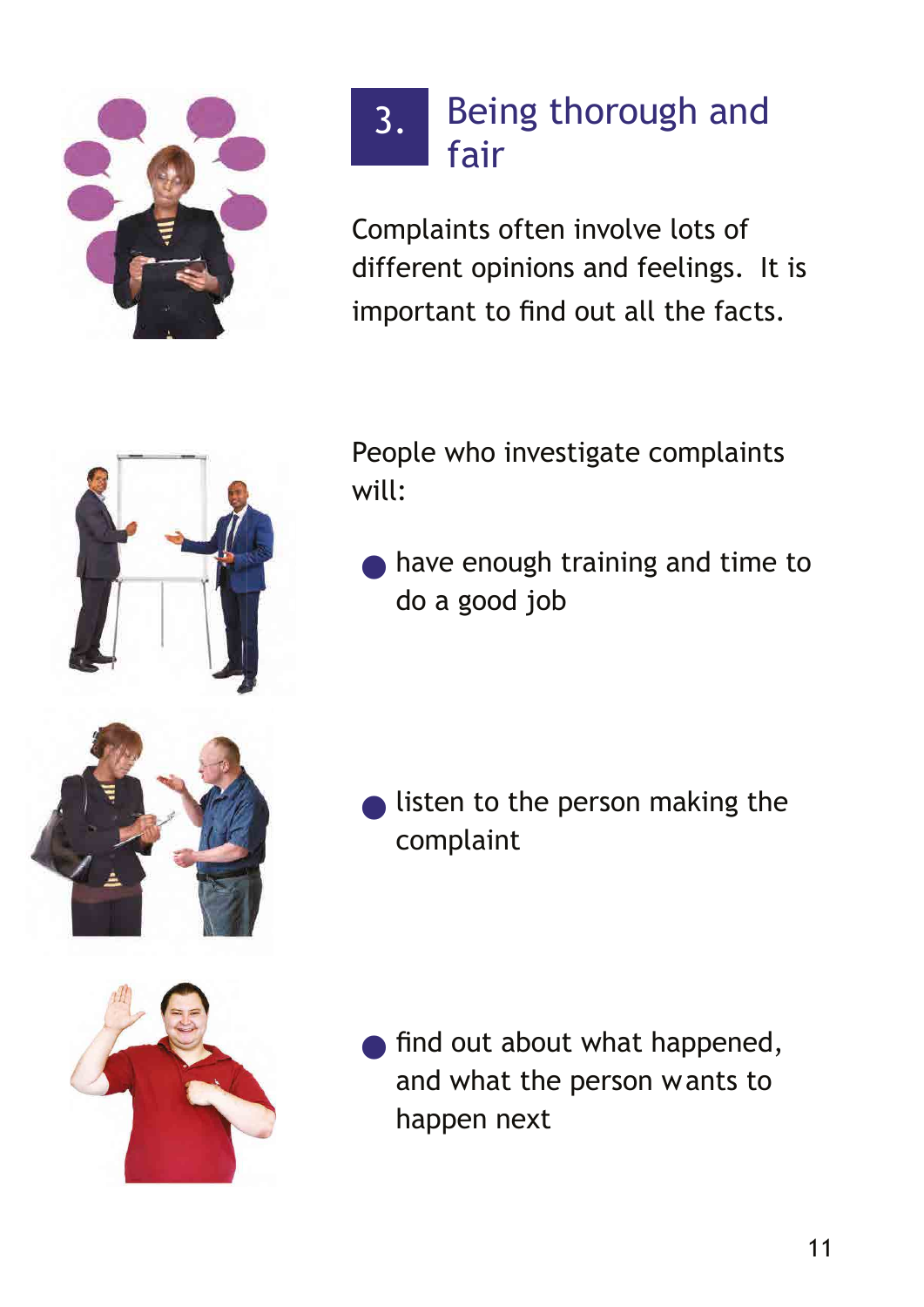| Monday    |           |
|-----------|-----------|
| Tuesday   |           |
| Wednesday | Monday    |
| Thursday  | Tuesday   |
| Friday    | Wednesday |
| Saturday  | Thursday  |
| Sunday    | Friday    |
|           | Saturday  |
|           | Sunday    |

tell the person how long it will take to investigate the complaint



The person who investigates the complaint cannot have been involved in what happened.



If a complaint is about more than 1 organisation, they will work together to find out what happened.



All organisations will have a complaints procedure.

This is about:

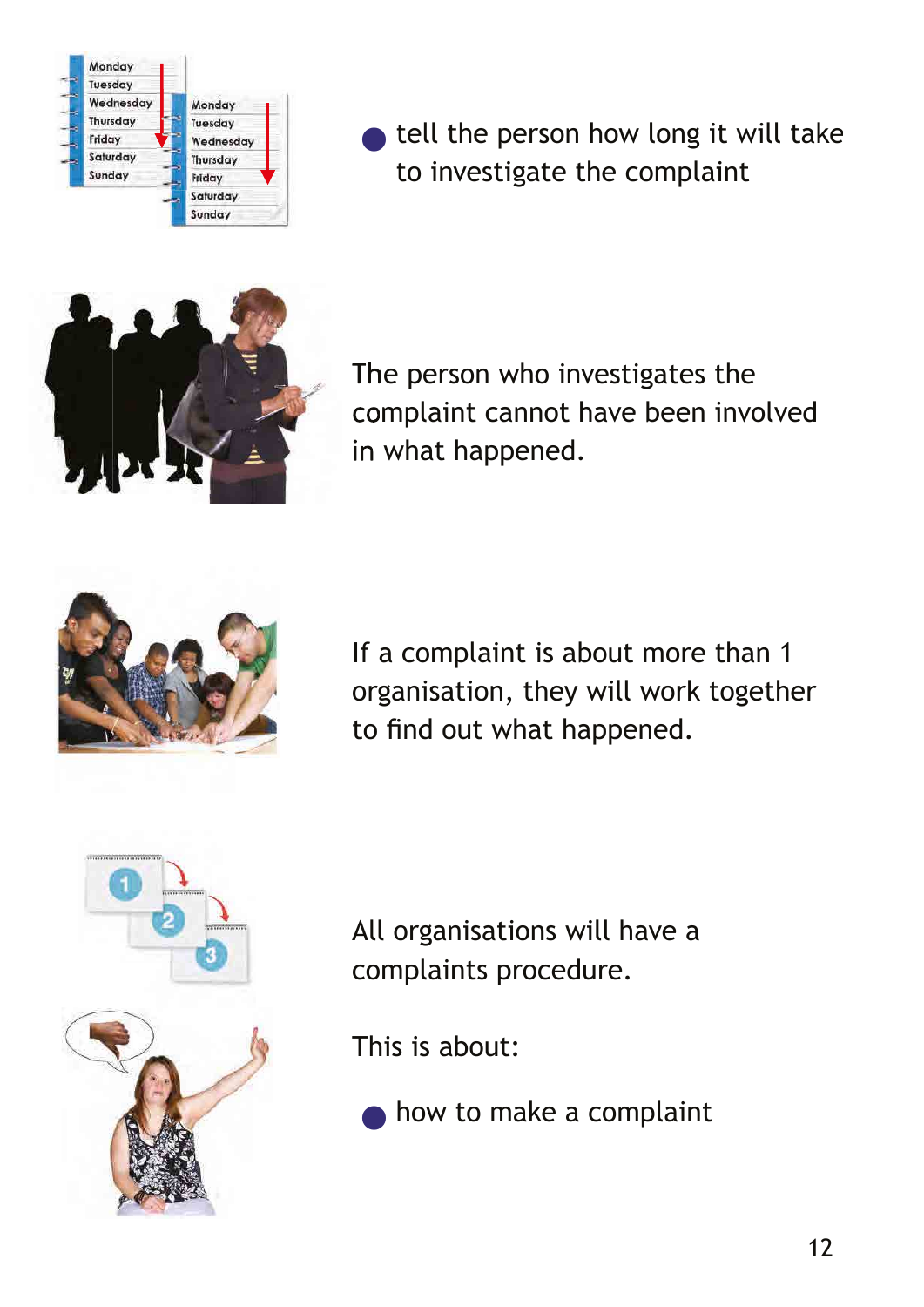

how complaints will be investigated



what will happen, and when



**• people who have been complained** about will be told about what is happening. They will know where get support if they need it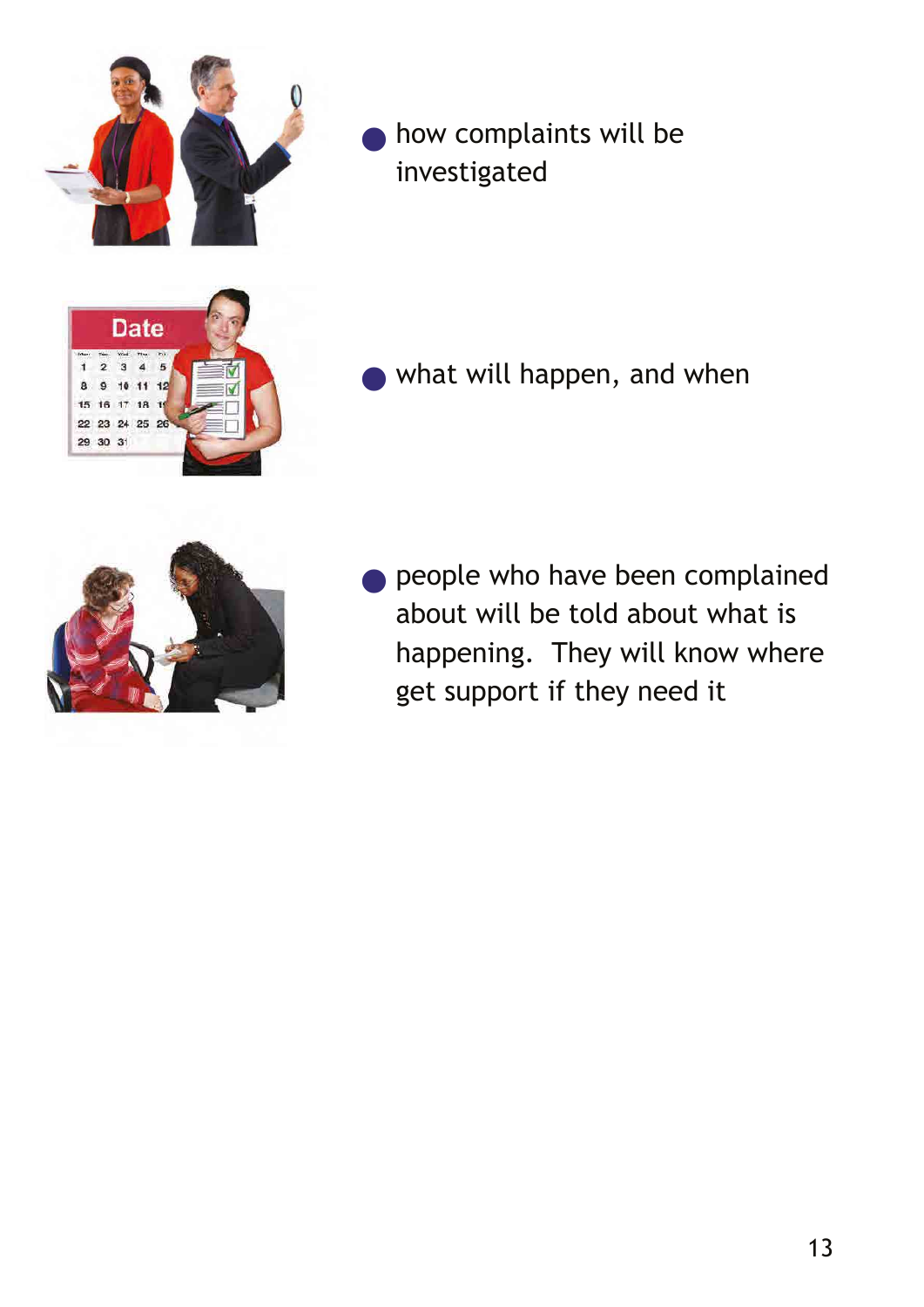

Communication and making things better 4.

Responses to complaints are shared. If something needs to be better, then this happens.



A response to a complaint is says what happened, and what will be done about it.



Responses will:

be clear, fair, and based on facts



show that the organisation understands how the person has been affected by what happened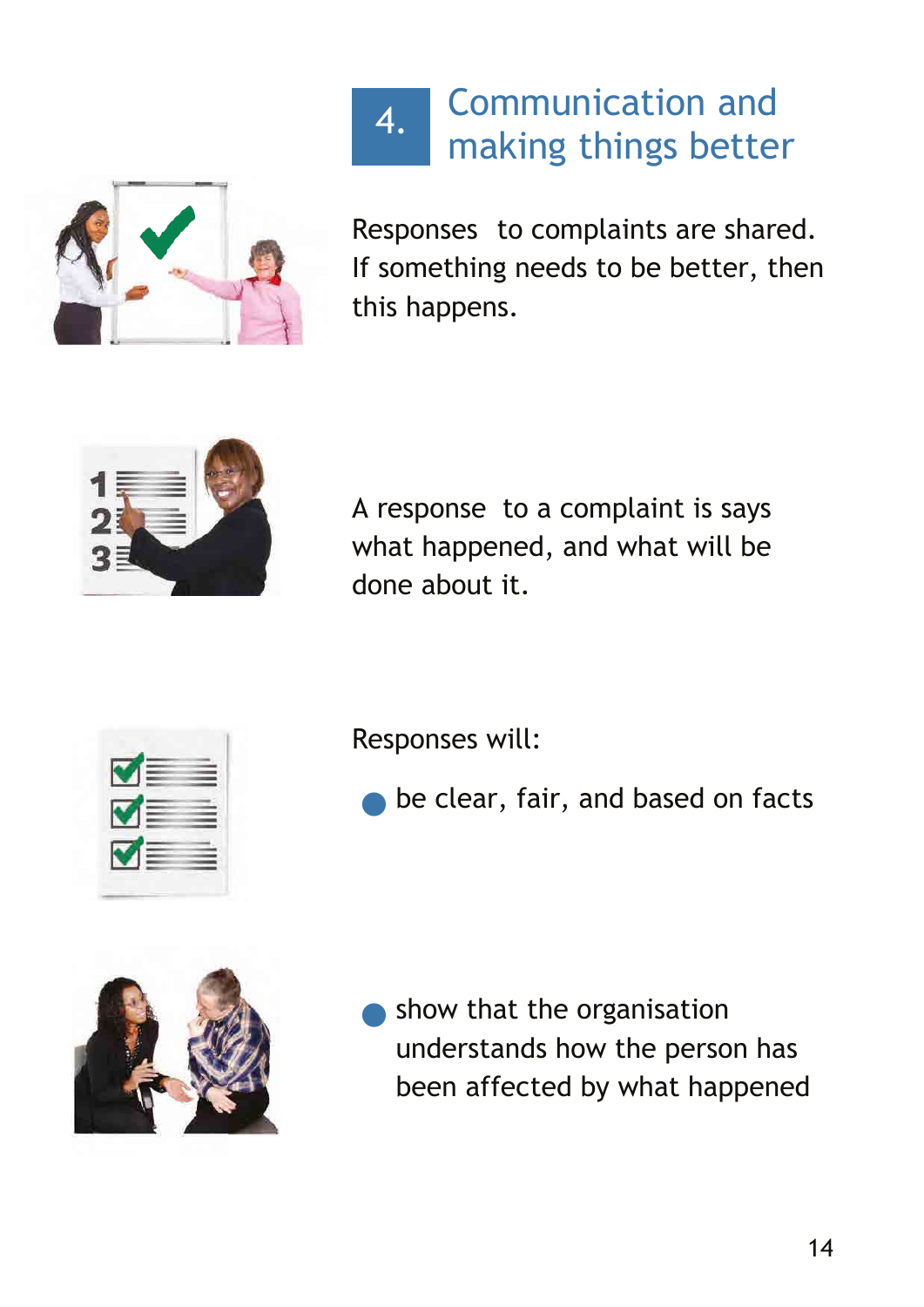

say what should have happened and how it will be put right

say what the organisation has learned and how they will make things better



say how they are following the law



Organisations will apologise when something has gone wrong. They will make sure it doesn't happen again.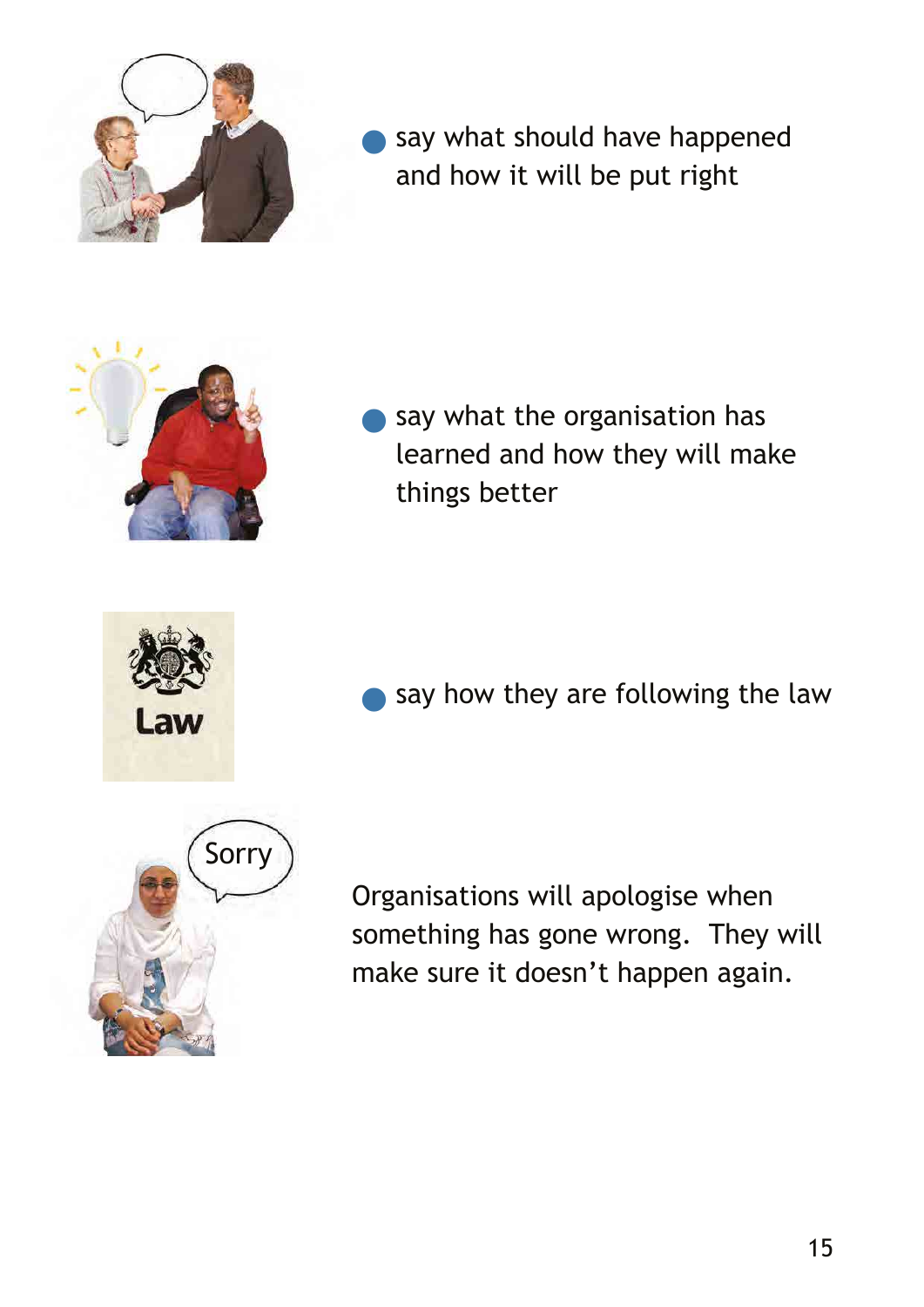

Organisations will share their plans for how to make things better.



If the person who complained is not happy with the response, they will be told about what to do next.

For example, they could go to the Parliamentary and Health Service Ombudsman.